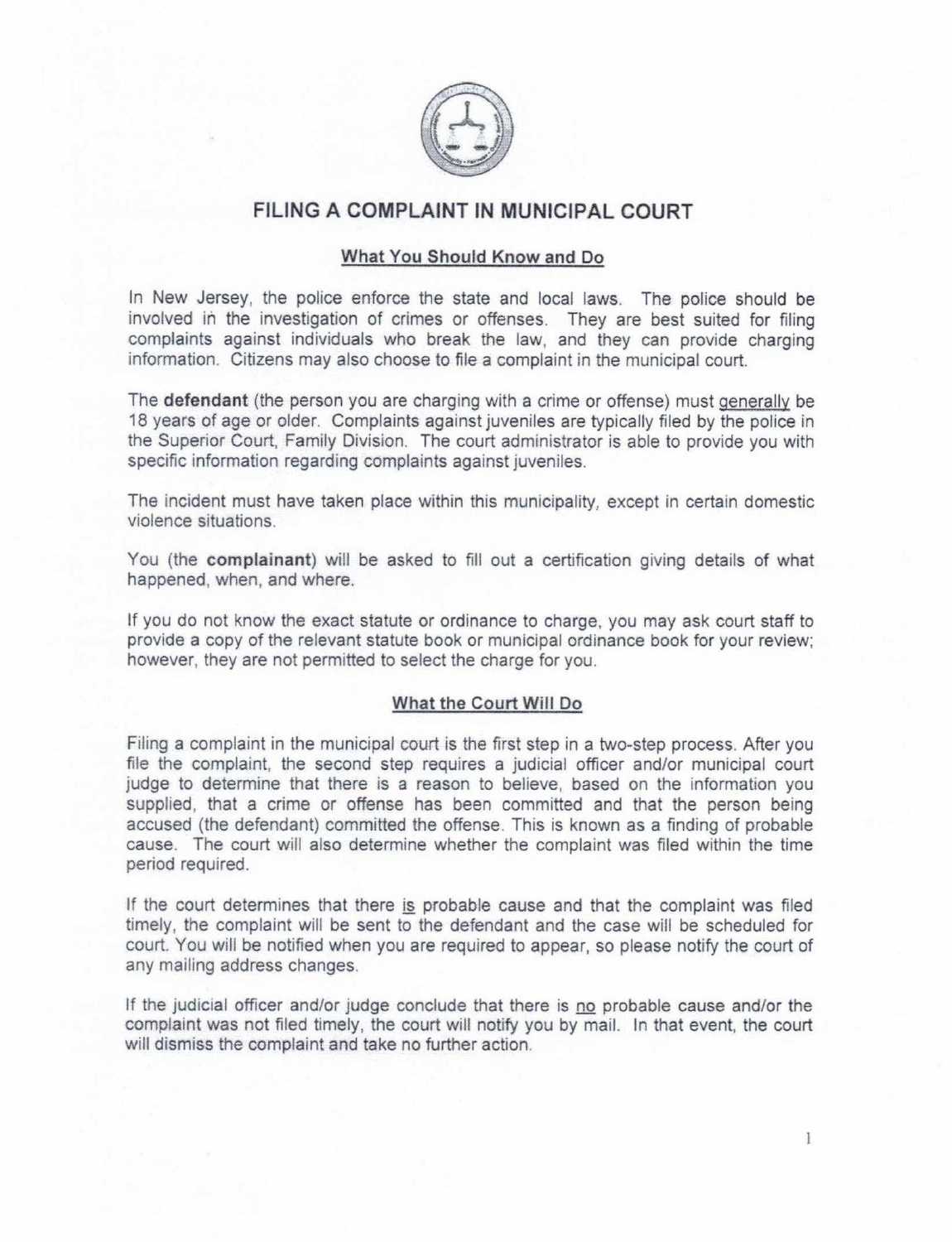### If Your Complaint Goes to Court

In the municipal court, the lawyer who represents the State is called the municipal prosecutor. It is the municipal prosecutor's responsibility to review the merits of each case to determine if the case should proceed. The municipal prosecutor remains responsible for the case until its conclusion.

#### Court Staff Assistance

The following is a list of some things the court staff can and cannot do for you. Please read it carefully before asking the court staff for help.

To assist you, court staff can:

- answer questions and explain how the court works.
- tell you what the requirements are to have your case considered by the court.
- provide you with samples of available court forms.
- provide you with guidance on how to fill out forms.
- usually answer questions about court deadlines.
- provide you with the telephone number of the lawyer referral service.

#### Court staff cannot:

- give you legal advice only your lawyer can give you legal advice.
- tell you whether or not you should bring your case to court.
- give you an opinion about what will happen if you bring your case to court.
- recommend a specific lawyer.
- talk to the judge for you about what will happen in your case.
- let you talk to the judge outside of the courtroom.
- change an order issued by the judge.

Please notify the court for any accommodations needed, For additional information on the New Jersey Judiciary or the municipal courts, please go to www.nicourtsonline.com





November 2010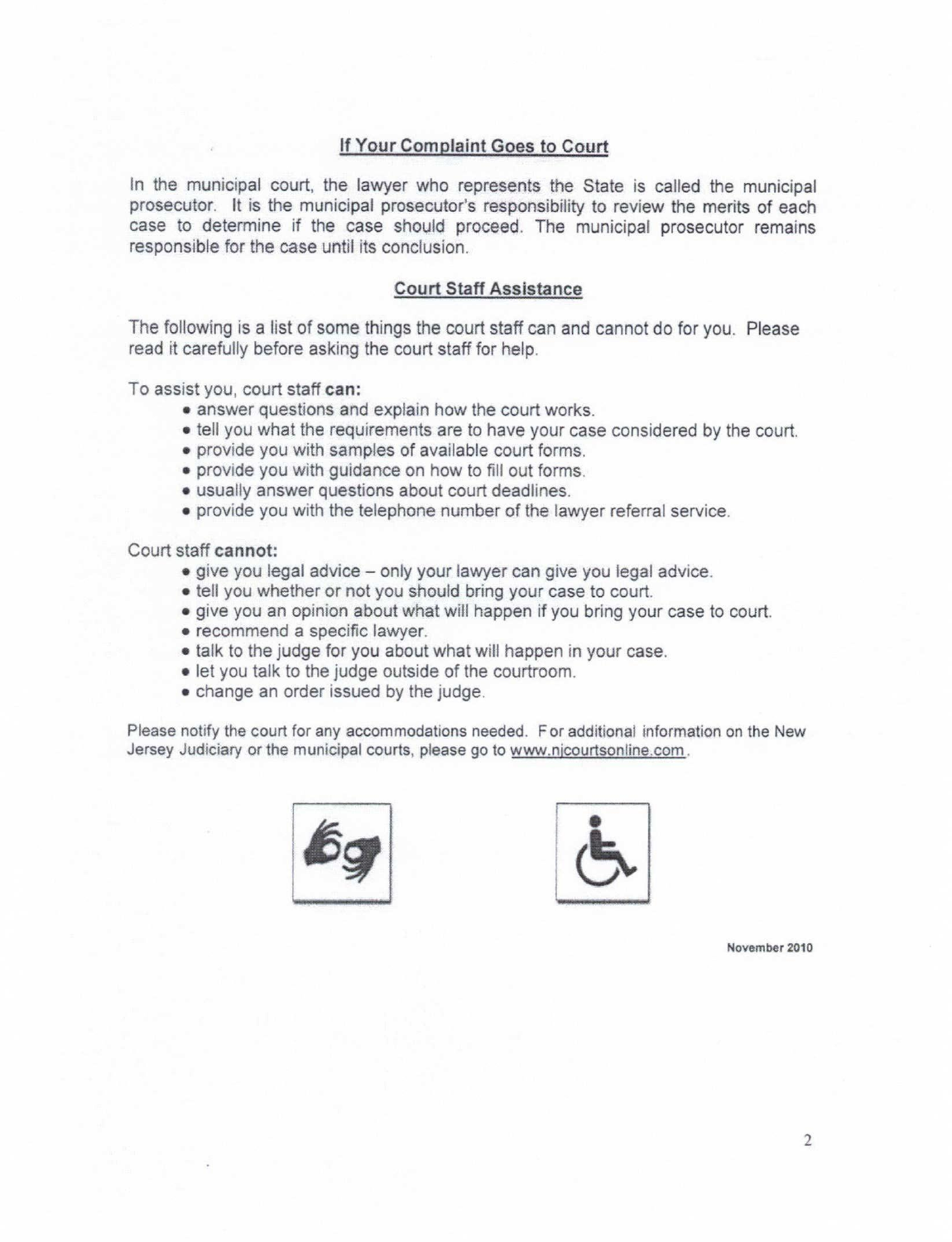

# COMPLAINT INFORMATION FORM

Please complete the following information to the best of your ability. This information will help in the preparation of the complaint.

| If this is a motor vehicle complaint, list license plate # of other vehicle:     | <u>State</u>                                                                                                          |
|----------------------------------------------------------------------------------|-----------------------------------------------------------------------------------------------------------------------|
|                                                                                  |                                                                                                                       |
| Names and addresses of witnesses (use additional paper if necessary):            | <u>residence de la construcción de la construcción de la construcción de la construcción de la construcción de la</u> |
| <u> 1989 - Johann Amerikaansk ferske politiker (* 1958)</u>                      |                                                                                                                       |
|                                                                                  |                                                                                                                       |
|                                                                                  |                                                                                                                       |
| FOR COURT USE ONLY                                                               |                                                                                                                       |
| Court Administrator/Deputy Initials: ___________ Date: _________________________ |                                                                                                                       |
|                                                                                  |                                                                                                                       |
| (Every request requires the filing of a complaint.)                              |                                                                                                                       |

November 2010